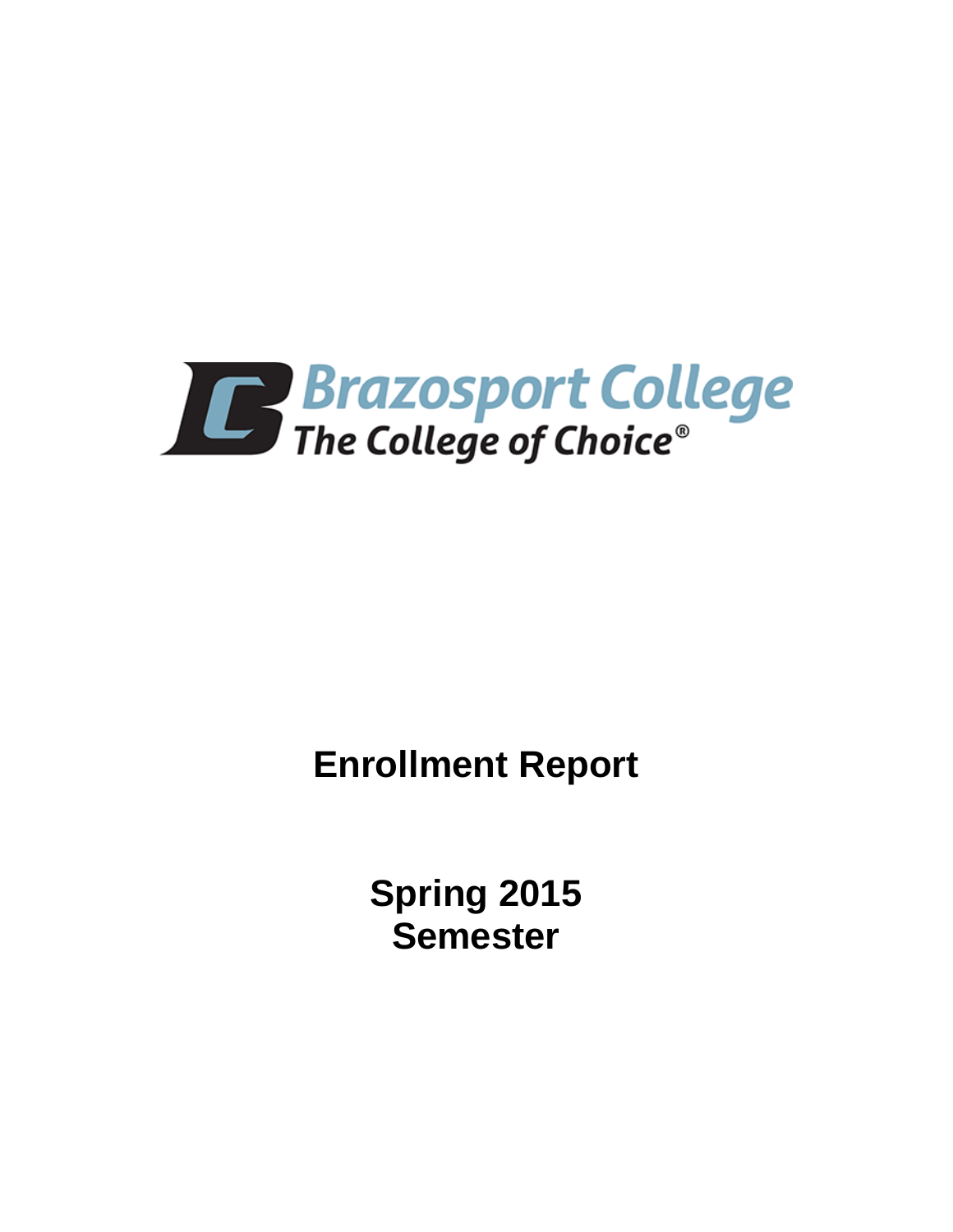# **Semester Report – Spring 2015 Table of Contents**

| Table 15A Enrollment by Department/Technical Program Page 7 |  |
|-------------------------------------------------------------|--|
| Table 15B Enrollment by Department/Academic ProgramPage 8   |  |
|                                                             |  |
|                                                             |  |
|                                                             |  |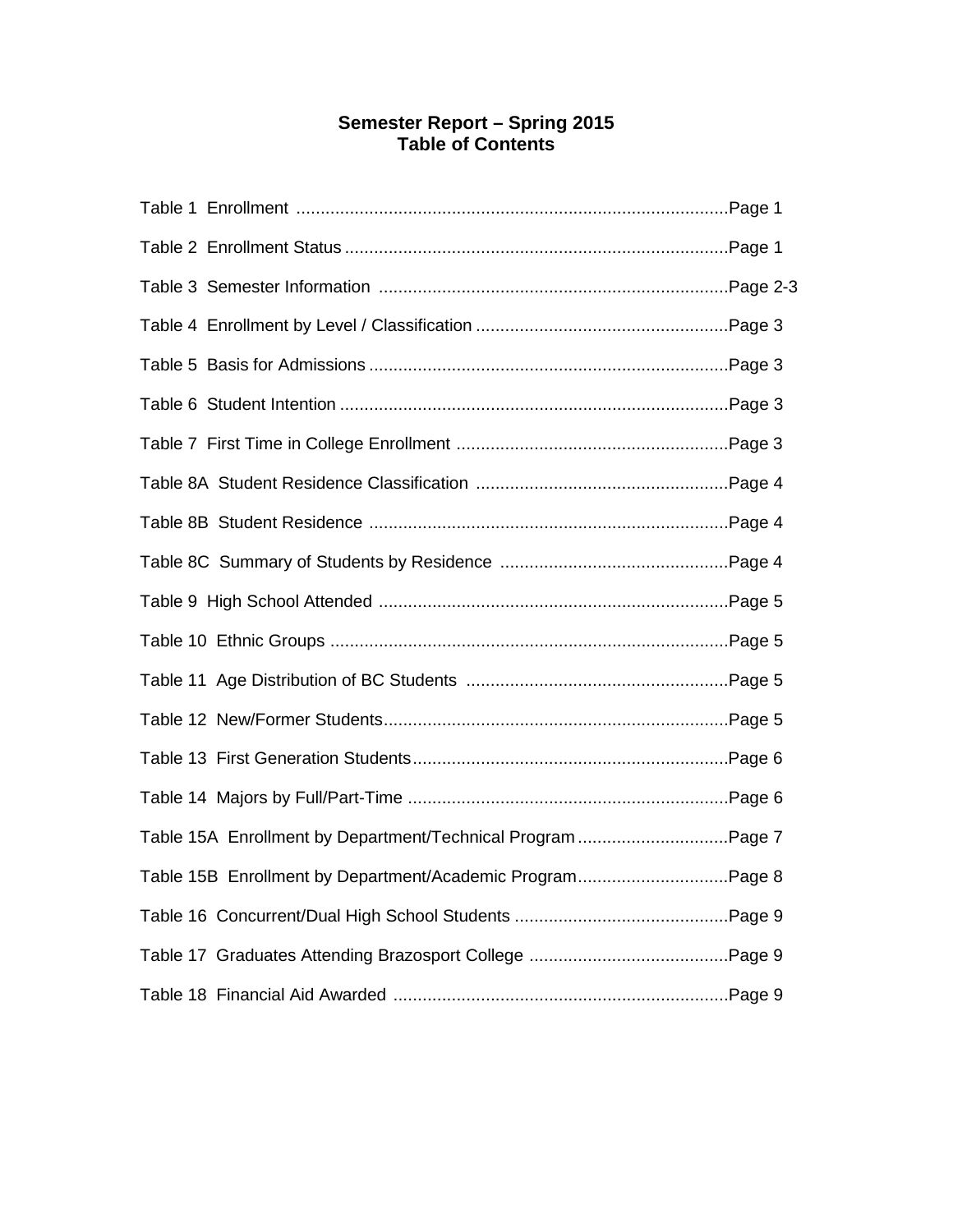# **Semester Report Spring 2015**

#### **Table 1 Enrollment**

#### **Credit Program**

| Campus – Regular Students            |    |
|--------------------------------------|----|
| Flexible Entry (13 Duplicated)       | 67 |
| <b>Total Enrolled (Unduplicated)</b> |    |

#### **Non-Credit Program**

|  | Total Enrolled (From 12/12/14 through 5/7/15) |  | .059 |
|--|-----------------------------------------------|--|------|
|--|-----------------------------------------------|--|------|

#### **Total Headcount**

| Credit Program     |       |
|--------------------|-------|
| Non-credit Program | .059  |
| Grand Total        | E 192 |

#### **Full-time Student Equivalent**

| Full-time student equivalent (FTSE)                 |  |
|-----------------------------------------------------|--|
| Found by dividing total credit hours (30,282) by 12 |  |

**Table 2**

| <b>Part-Time / Full-Time</b><br><b>Enrollment Status</b> |                  |            |        |        |  |
|----------------------------------------------------------|------------------|------------|--------|--------|--|
|                                                          | <b>Full-Time</b> | Part-Time* | Total  | %      |  |
| Male                                                     | 414              | 1.649      | 2,063  | 50.6%  |  |
| Female                                                   | 401              | 1,613      | 2.014  | 49.4%  |  |
| Total                                                    | 815              | 3,262      | 4.077  | 100.0% |  |
| %                                                        | 20.0%            | 80.0%      | 100.0% | 100.0% |  |

\*Part-Time – Less than 12 semester hours in fall semester.

|                          | <b>Enrollment Status</b> | Day Student / Night Student |       |        |
|--------------------------|--------------------------|-----------------------------|-------|--------|
|                          |                          |                             | No.   | %      |
| Day                      |                          |                             | 1.604 | 39.3%  |
| Night                    |                          |                             | 1,365 | 33.5%  |
| Both Day / Night         |                          |                             | 661   | 16.2%  |
| <b>Distance Learning</b> |                          |                             | 447   | 11.0%  |
| Total                    |                          |                             | 4.077 | 100.0% |

Note: Since distance learning classes are not classified as "Day" or "Night" classes, students enrolled in distance learning classes as well as traditional "day" or "night" classes are classified as day, night or both day/night students by their "majority" enrollment in these classes. Therefore, it is possible that distance learning students are included in the Day, Night and Both Day/Night totals if they are taking these traditional classes along with a distance learning class. However, students taking only distance learning classes will be classified as only distance learning students.

**For BC Employees: In order to get additional data or look at trends in the data over time, the Office of Institutional Research encourages use of a software package known as Zogotech to access student data. Contact Paula [\(paula.gentner@brazosport.edu\)](mailto:paula.gentner@brazosport.edu) or Cindy [\(Cindy.Ullrich@brazosport.edu\)](mailto:Cindy.Ullrich@brazosport.edu) and training can be arranged as needed through the Employee Development Center.**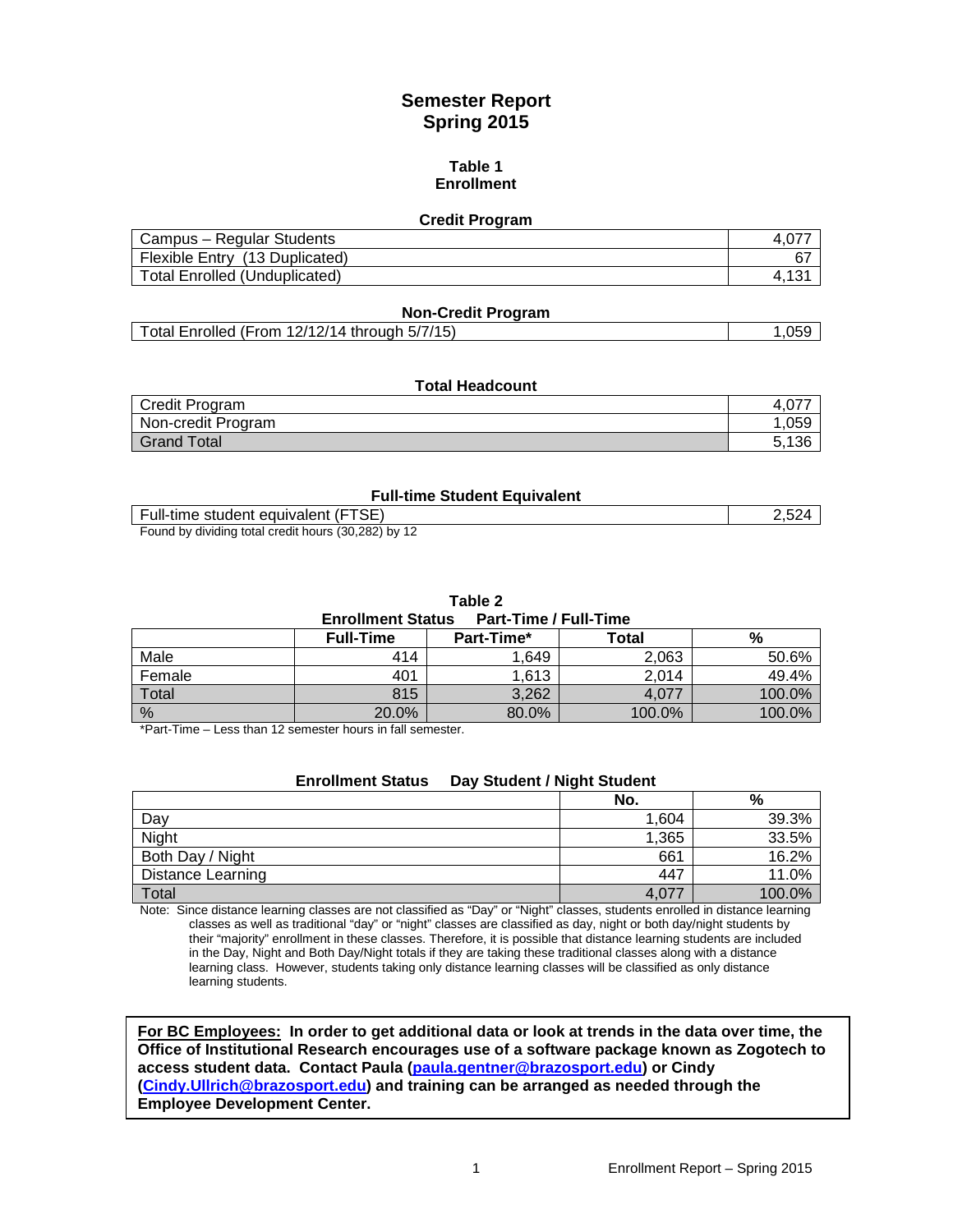# **Table 3 Semester Information**

| <b>Headcount</b>                                                                |  |           |  |  |
|---------------------------------------------------------------------------------|--|-----------|--|--|
| <b>Flexible Entry</b><br><b>Duplicated</b><br><b>State Reports *</b><br>Regular |  |           |  |  |
| 4.077                                                                           |  | 12<br>ں ا |  |  |

\* Includes 13 duplicated counts

# **Semester Credit Hours Vocational-Technical Academic BAT Totals %** Regular 9,444 19,189 1,017 29,650 97.9% Flexible Entry  $\begin{vmatrix} 553 & 79 & 0 & 632 \end{vmatrix}$  2.1% Total **9,997 19,268 1,017 30,282 100.0%** In-District 8,469 13,073 21 21,563 71.2% Out-of-District 1,528 6,195 996 8,719 28.8%<br> **Totals 9,997 19,268 1,017 30,282 100.0% Totals 9,997 19,268 1,017 30,282 100.0% % 33.0% 63.6% 3.4% 100.0%**

Note: In / Out-of-District status is determined by where a course is taught.

# **Semester Contact Hours**

|                       | <b>Vocational-</b><br><b>Technical</b> | Academic | <b>BAT</b> | <b>Totals</b> | $\frac{0}{0}$ |
|-----------------------|----------------------------------------|----------|------------|---------------|---------------|
| Regular               | 256,688                                | 345,392  | 16,272     | 618,352       | 97.9%         |
| <b>Flexible Entry</b> | 12,032                                 | 1,2960   |            | 13,328        | 2.1%          |
| Total                 | 268,720                                | 346,688  | 16,272     | 631,680       | 100.0%        |
| In-District           | 225,632                                | 243,568  | 336        | 469,536       | 74.3%         |
| Out-of-District       | 43,088                                 | 103,120  | 15,936     | 162,144       | 25.7%         |
| <b>Totals</b>         | 268,720                                | 346,688  | 16,272     | 631,680       | 100.0%        |
| %                     | 42.5%                                  | 54.9%    | 2.6%       | 100.0%        |               |

Note: In / Out-of-District status is determined by where a course is taught.

#### **Semester Credit Hours By Student Tuition Residency Code**

|                 | <b>Vocational-</b><br>Technical | <b>Academic -</b><br>BAT | Totals | %      |
|-----------------|---------------------------------|--------------------------|--------|--------|
| In-District     | 5,834                           | 12.225                   | 18,059 | 59.6%  |
| Out-of-District | 4,163                           | 8.060                    | 12.223 | 40.4%  |
| Totals          | 9.997                           | 20.285                   | 30.282 | 100.0% |

Note: BAT hours are included in Academic credit hours.

### **Semester Contact Hours By Student Tuition Residency Code**

|                 | <b>Vocational-</b><br>Technical | Academic -<br>BAT | Totals  | %      |
|-----------------|---------------------------------|-------------------|---------|--------|
| In-District     | 160.246                         | 207.851           | 368.096 | 58.3%  |
| Out-of-District | 108.474                         | 155.109           | 263.584 | 41.7%  |
| <b>Totals</b>   | 268,720                         | 362.960           | 631.680 | 100.0% |

Note: BAT hours are included in Academic contact hours.

#### **Distance Learning Semester Contact Hours**

|                   | <b>Hours</b> | $\frac{0}{0}$ |
|-------------------|--------------|---------------|
| Internet          | 112,624      | 98.0%         |
| $\overline{V}$ CT | 2,240        | 2.0%          |
| Total             | 114,864      | 100.0%        |

Note: These contact hour totals do not include hybrid / blended course hours.

The distance learning contact hours are included in semester contact hours.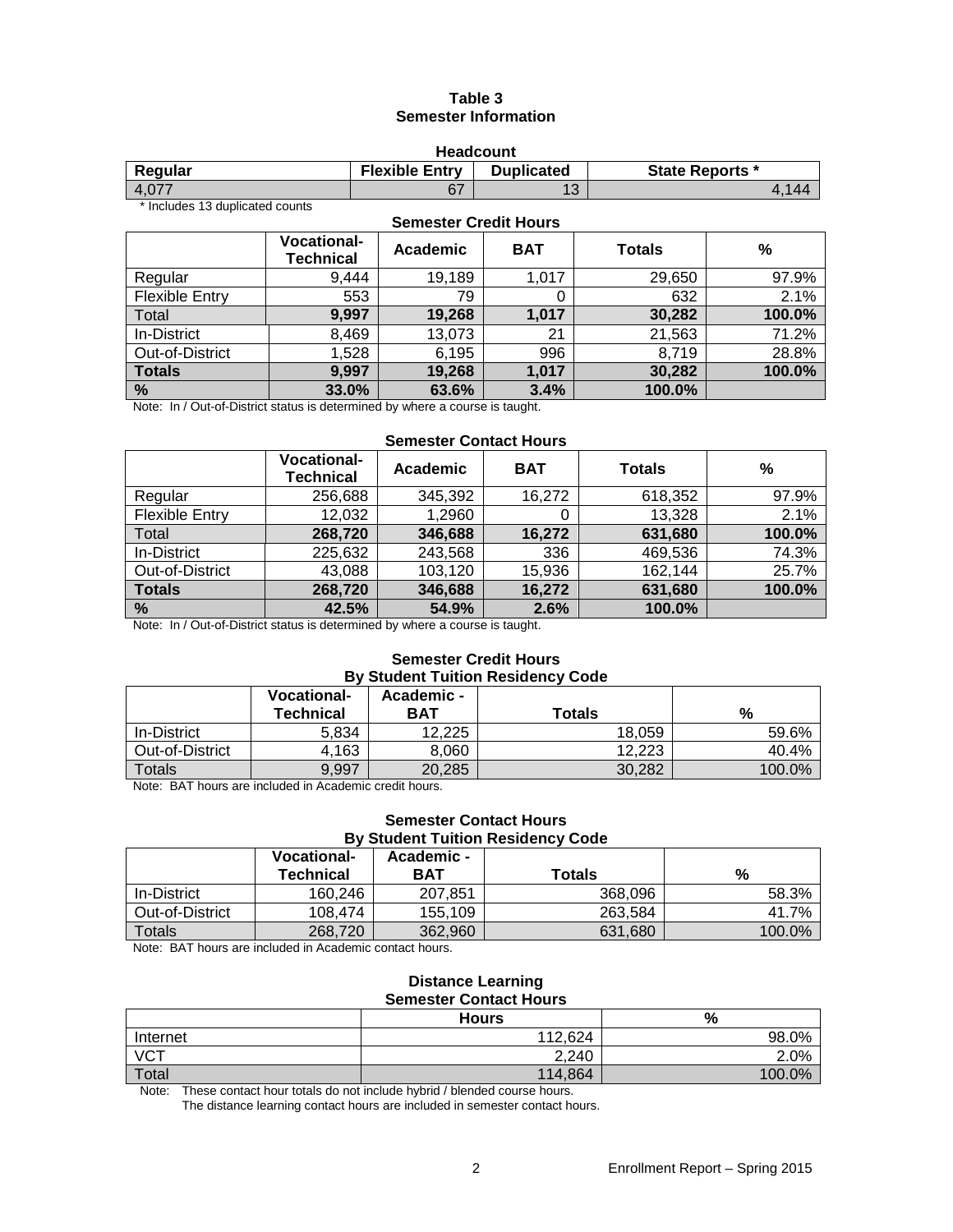### **Table 3 Semester Information Contact hours** *NOT* **funded**

|                                   | No.   | %      |  |  |
|-----------------------------------|-------|--------|--|--|
| Developmental Hours               | 460   | 6.6%   |  |  |
| Academic Hours (Three-peat rule)  | 6.032 | 86.1%  |  |  |
| Technical Hours (Three-peat rule) | 512   | 7.3%   |  |  |
| Total                             | 7.004 | 100.0% |  |  |

| Table 4                                     |  |  |  |
|---------------------------------------------|--|--|--|
| <b>Enrollment by Level / Classification</b> |  |  |  |

|                                                                                                                                | Male  | <b>Female</b> | Total | %      |
|--------------------------------------------------------------------------------------------------------------------------------|-------|---------------|-------|--------|
| Freshman: First Yr (less than 30 hours)                                                                                        | 1.379 | 1.297         | 2.676 | 65.7%  |
| Sophomore: Second Yr (30-71 hours)                                                                                             | 524   | 546           | 1.070 | 26.2%  |
| Unclassified (72 or more hours)                                                                                                | 160   | 171           | 331   | 8.1%   |
| Total                                                                                                                          | 2.063 | 2.014         | 4.077 | 100.0% |
| $\mathbf{a}$ , and $\mathbf{a}$ , and $\mathbf{a}$ , and $\mathbf{a}$ , and $\mathbf{a}$ , and $\mathbf{a}$ , and $\mathbf{a}$ |       |               |       |        |

Note: BC Classification hours match THECB classification.

| <b>Basis for Admissions for Student Body</b> |       |        |  |
|----------------------------------------------|-------|--------|--|
|                                              | No.   | %      |  |
| <b>High School Graduate</b>                  | 713   | 17.5%  |  |
| Individual Approval                          | 1,381 | 33.9%  |  |
| G.E.D.                                       | 130   | 3.2%   |  |
| <b>Former Student</b>                        | 1,492 | 36.5%  |  |
| <b>College Transfer</b>                      | 361   | 8.9%   |  |
| Total                                        | 4.077 | 100.0% |  |

# **Table 5**

#### **Table 6 Student Intention Why Students Attend Brazosport College**

|                                  | No.   | %      |  |  |
|----------------------------------|-------|--------|--|--|
| Earn an Associate's Degree       | 2,251 | 55.2%  |  |  |
| Earn a Certificate               | 630   | 15.5%  |  |  |
| <b>Earn Credits for Transfer</b> | 754   | 18.5%  |  |  |
| Job Skills                       | 13    | 0.3%   |  |  |
| <b>Personal Enrichment</b>       | 38    | 0.9%   |  |  |
| Earn BAT Degree                  |       | 0.0%   |  |  |
| Did Not Respond                  | 391   | 9.6%   |  |  |
| Total                            | 4.077 | 100.0% |  |  |

# **Table 7 First Time in College Enrollment**

| No. | %      |
|-----|--------|
| 208 | 48.6%  |
| 220 | 51.4%  |
| 428 | 100.0% |
|     |        |

Note: FTIC excludes transfer students.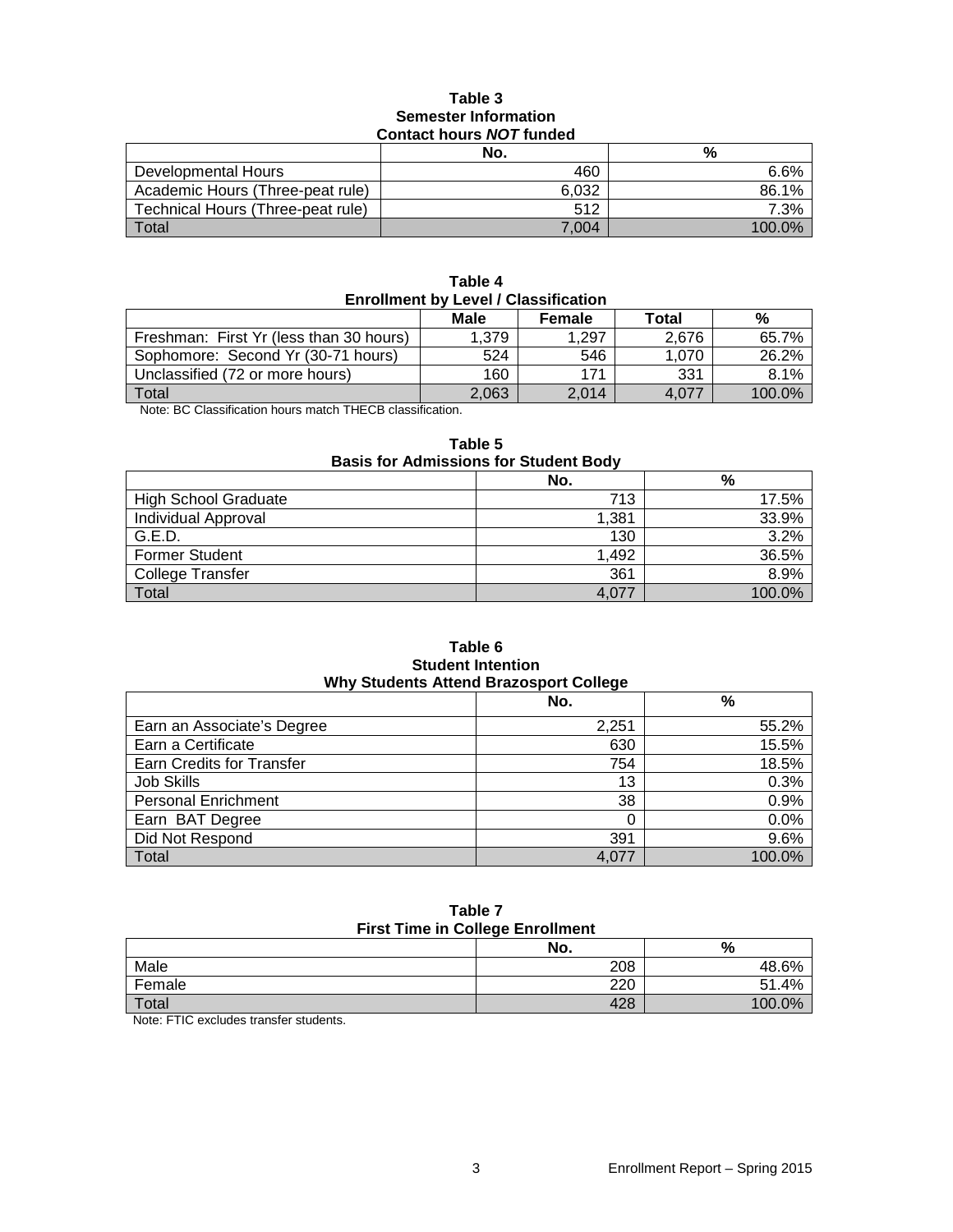| Table 8A                                |  |  |  |
|-----------------------------------------|--|--|--|
| <b>Student Residence Classification</b> |  |  |  |

|                 | No.   | %       |  |  |
|-----------------|-------|---------|--|--|
| In-District     | 2,364 | 58.0%   |  |  |
| Out-of-District | 1,687 | 41.4%   |  |  |
| Out-of-State    | 23    | $0.6\%$ |  |  |
| Foreign         | ົ     | 0.1%    |  |  |
| Total           | 4,07  | 100.0%  |  |  |

#### **Table 8B Student Residence**

| City                   | No.   | $\%$   |
|------------------------|-------|--------|
| Angleton               | 656   | 16.1%  |
| <b>Brazoria</b>        | 332   | 8.1%   |
| Clute                  | 585   | 15.3%  |
| Danbury                | 40    | 1.0%   |
| Freeport               | 489   | 12.0%  |
| Lake Jackson           | 1,305 | 32.0%  |
| Sweeny                 | 235   | 5.8%   |
| West Columbia          | 178   | 4.4%   |
| <b>Other Residence</b> | 257   | 6.3%   |
| <b>Total Students</b>  | 4,077 | 100.0% |

**Table 8C Summary of Students by Residence**

| No.   | ℅       |  |  |  |
|-------|---------|--|--|--|
|       | .02%    |  |  |  |
| 1     | .02%    |  |  |  |
| 3,925 | 96.27%  |  |  |  |
|       | .02%    |  |  |  |
| 1     | .02%    |  |  |  |
| 1     | .02%    |  |  |  |
| 13    | .32%    |  |  |  |
| 14    | .34%    |  |  |  |
| 20    | .49%    |  |  |  |
| 4     | .10%    |  |  |  |
| 1     | .02%    |  |  |  |
| 63    | 1.55%   |  |  |  |
| 1     | .02%    |  |  |  |
| 1     | .02%    |  |  |  |
| 3     | $.07\%$ |  |  |  |
|       |         |  |  |  |

| <b>Residence</b>       | No.          | $\%$   | <b>Residence</b> | No.            | $\%$    |
|------------------------|--------------|--------|------------------|----------------|---------|
| <b>Bell County</b>     | 1            | .02%   | California       | 2              | .05%    |
| <b>Bexar County</b>    | 1            | .02%   | Florida          | 1              | .02%    |
| <b>Brazoria County</b> | 3,925        | 96.27% | Georgia          | 1              | .02%    |
| <b>Burnet County</b>   | 1            | .02%   | Hawaii           | 1              | .02%    |
| Dallas County          | 1            | .02%   | Idaho            | $\overline{2}$ | .05%    |
| <b>Fayette County</b>  | 1            | .02%   | Indiana          | 3              | .07%    |
| Fort Bend County       | 13           | .32%   | Louisiana        | 4              | .10%    |
| Galveston County       | 14           | .34%   | Michigan         | 1              | .02%    |
| Harris County          | 20           | .49%   | Mississippi      | 1              | .02%    |
| Hidalgo County         | 4            | .10%   | Nebraska         | 1              | .02%    |
| Kerr County            | $\mathbf{1}$ | .02%   | New York         | 1              | .02%    |
| Matagorda County       | 63           | 1.55%  | Oklahoma         | $\overline{2}$ | .05%    |
| Refugio County         | 1            | .02%   | Oregon           | 1              | .02%    |
| <b>Waller County</b>   | 1            | .02%   | South Carolina   | 1              | .02%    |
| <b>Wharton County</b>  | 3            | .07%   | Virginia         | $\overline{2}$ | .05%    |
|                        |              |        |                  |                |         |
|                        |              |        | Germany          | 1              | .02%    |
|                        |              |        | Nigeria          | 1              | .02%    |
|                        |              |        | Viet Nam, North  | 1              | .02%    |
|                        |              |        | <b>Total</b>     | 4,077          | 100.00% |

Includes students that pay C & D coded tuition.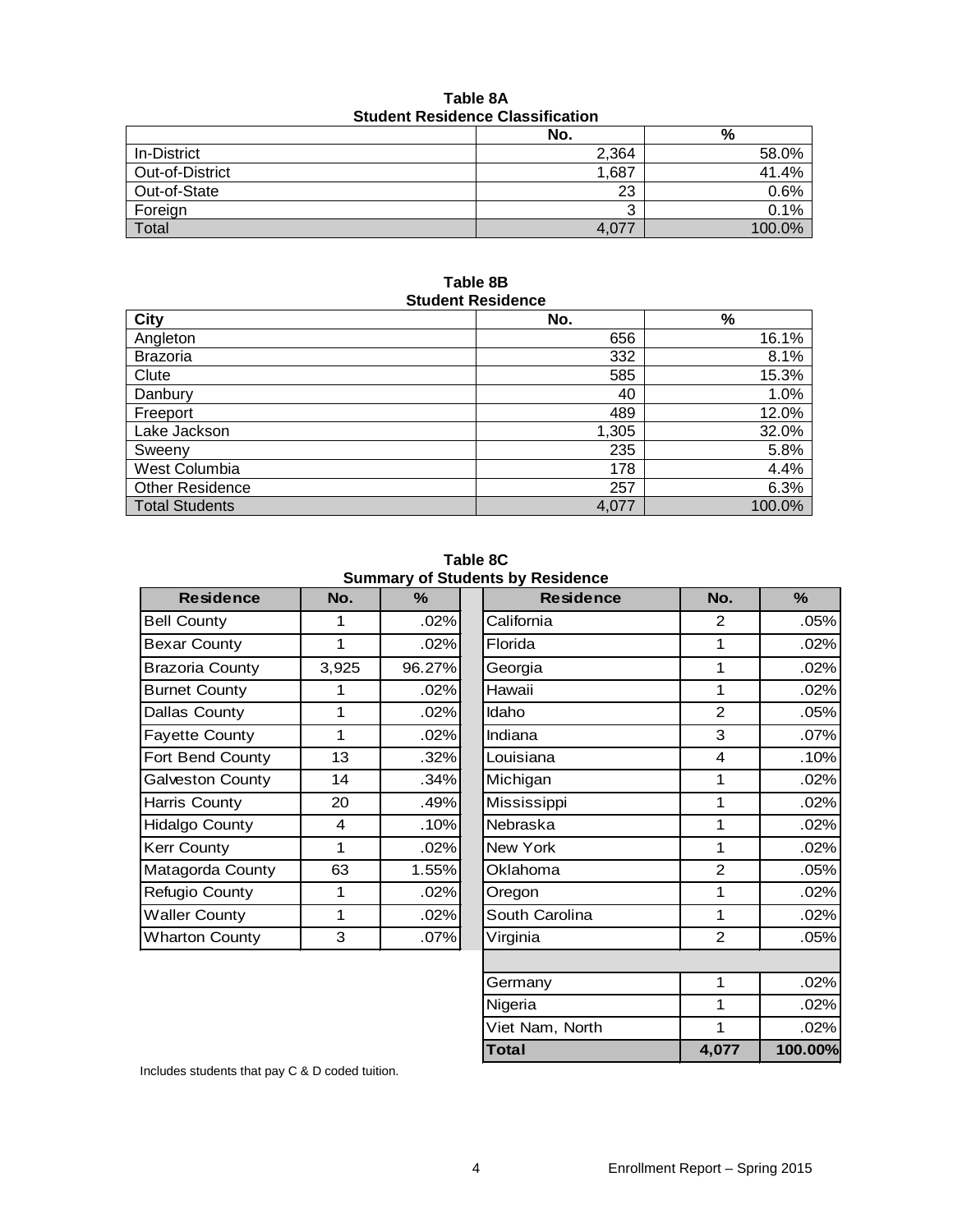#### **Table 9 High School Attended**

| <b>School</b>                      | No.   | $\%$   |
|------------------------------------|-------|--------|
| Angleton                           | 571   | 14.0%  |
| <b>Brazosport</b>                  | 450   | 11.0%  |
| <b>Brazosport Christian School</b> | 17    | 0.4%   |
| Brazoswood                         | 1,251 | 30.7%  |
| Columbia                           | 352   | 8.6%   |
| Danbury                            | 39    | 1.0%   |
| Sweenv                             | 351   | 8.6%   |
| Other Schools                      | 673   | 16.5%  |
| No School Assigned                 | 373   | 9.1%   |
| <b>Total Students</b>              | 4,077 | 100.0% |

#### **Table 10 Ethnic Groups**

| Lunno Oroups                     |       |        |  |  |  |  |
|----------------------------------|-------|--------|--|--|--|--|
| Race                             | No.   | %      |  |  |  |  |
| White                            | 2,258 | 55.4%  |  |  |  |  |
| <b>Black</b>                     | 290   | 7.1%   |  |  |  |  |
| Hispanic                         | 1,461 | 35.8%  |  |  |  |  |
| Asian                            | 49    | 1.2%   |  |  |  |  |
| American Indian / Alaskan Native | 10    | 0.2%   |  |  |  |  |
| Non-Resident Alien               | 2     | 0.0%   |  |  |  |  |
| Native Hawaiian / Other Pacific  |       | 0.0%   |  |  |  |  |
| <b>Islander</b>                  |       |        |  |  |  |  |
| Race Unknown                     | 6     | 0.1%   |  |  |  |  |
| Total                            | 4,077 | 100.0% |  |  |  |  |

#### **Table 11 Age Distribution of BC Students**

| Age Distribution of DC Students |       |        |  |  |  |  |
|---------------------------------|-------|--------|--|--|--|--|
| Age                             | No.   | $\%$   |  |  |  |  |
| Under 18                        | 691   | 16.9%  |  |  |  |  |
| $18 - 21$                       | 1,479 | 36.3%  |  |  |  |  |
| 22-25                           | 622   | 15.3%  |  |  |  |  |
| 26-29                           | 381   | 9.3%   |  |  |  |  |
| 30-37                           | 529   | 13.0%  |  |  |  |  |
| 38 and above                    | 375   | 9.2%   |  |  |  |  |
| Total                           | 4,077 | 100.0% |  |  |  |  |
| $= 24.4$<br>Average Age         |       |        |  |  |  |  |

Median Age  $= 21.0$ 

#### **Table 12 New / Former Students**

|                        | No.   | %         |  |  |  |
|------------------------|-------|-----------|--|--|--|
| <b>Former Students</b> | 3,549 | $.0\%$    |  |  |  |
| <b>New Students</b>    | 528   | 13.0%     |  |  |  |
| Total                  | 4.077 | 100 $0\%$ |  |  |  |

Note: New students include transfer students.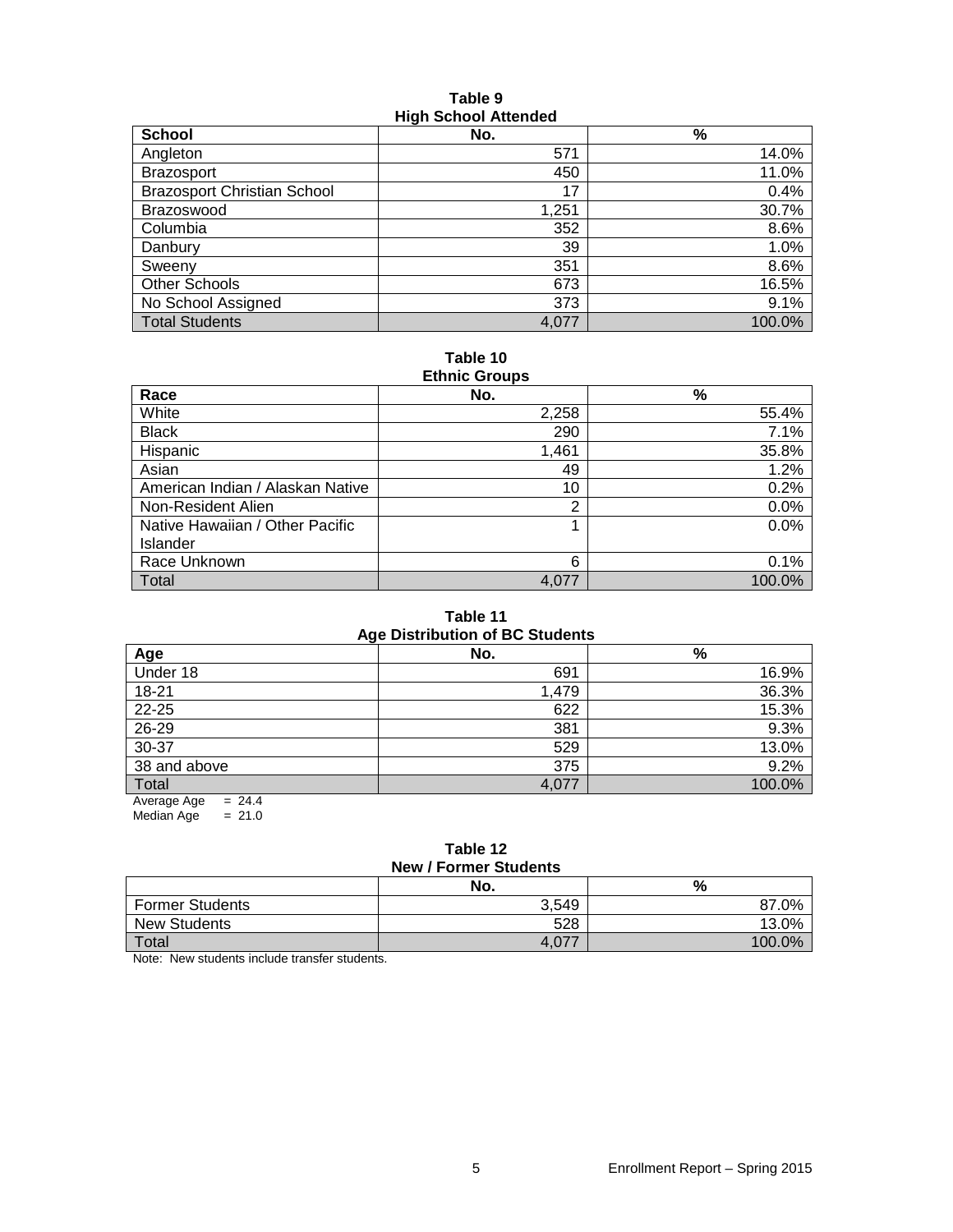# **Table 13 First Generation Students**

|                                 | No. | %      |  |  |  |
|---------------------------------|-----|--------|--|--|--|
| <b>First Generation Student</b> | 209 | 39.6%  |  |  |  |
| Not First Generation Student    | 132 | 25.0%  |  |  |  |
| No response in mother's or      | 187 | 35.4%  |  |  |  |
| father's education level        |     |        |  |  |  |
| Total                           | 528 | 100.0% |  |  |  |

Note: First generation students include only new students.

A first generation student is defined by both parents' education level below a Baccalaureate Degree.

# **Table 14 Majors by Full / Part-Time**

#### **General Academic Degree Majors (AA)**

|       | Not Dual Credit<br><b>Student</b> | <b>Dual Credit</b><br><b>Student</b> | No.   | %      |
|-------|-----------------------------------|--------------------------------------|-------|--------|
| Full  | 352                               | 23                                   | 375   | 19.1%  |
| Part  | 787                               | 801                                  | 1,588 | 80.9%  |
| Total | 1,139                             | 824                                  | 1,963 | 100.0% |

#### **General Academic Degree Majors (AS)**

|       | Not Dual Credit<br><b>Student</b> | <b>Dual Credit</b><br><b>Student</b> | No. | %      |
|-------|-----------------------------------|--------------------------------------|-----|--------|
| Full  | 64                                |                                      | 65  | 32.0%  |
| Part  | 121                               |                                      | 138 | 68.0%  |
| Total | 185                               | 18                                   | 203 | 100.0% |

# **Other Academic Majors**

|       | Not Dual Credit<br>Student | <b>Dual Credit</b><br>Student | No. | %      |
|-------|----------------------------|-------------------------------|-----|--------|
| Full  | 28                         |                               | 28  | 16.9%  |
| Part  | 110                        | 28                            | 138 | 83.1%  |
| Total | 138                        | 28                            | 166 | 100.0% |

# **Technical Majors**

|       | Not Dual Credit<br>Student | <b>Dual Credit</b><br>Student | No.   | %      |
|-------|----------------------------|-------------------------------|-------|--------|
| Full  | 283                        |                               | 284   | 18.0%  |
| Part  | 1.074                      | 218                           | 1,292 | 82.0%  |
| Total | 1.357                      | 219                           | 1,576 | 100.0% |

## **Bachelor's in Applied Technology Majors**

|       | Not Dual Credit<br><b>Student</b> | <b>Dual Credit</b><br>Student | --<br>No. | %      |
|-------|-----------------------------------|-------------------------------|-----------|--------|
| Full  | 62                                |                               | 62        | 38.3%  |
| Part  | 100                               |                               | 100       | 61.7%  |
| Total | 162                               |                               | 162       | 100.0% |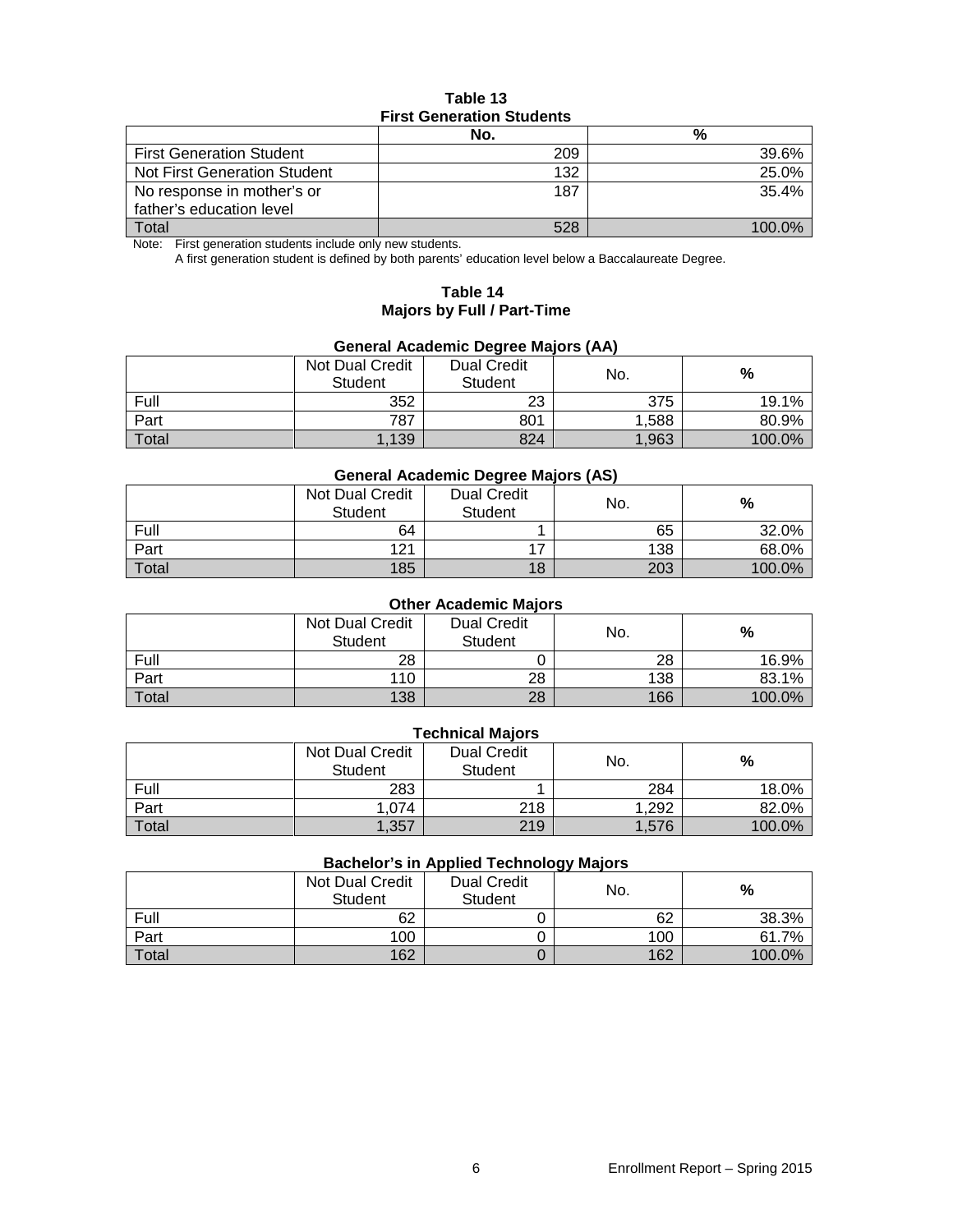# **Table 15A Enrollment by Department**

| <b>Technical Programs</b> |                                 |                                 |                                           |        |             |             |  |  |
|---------------------------|---------------------------------|---------------------------------|-------------------------------------------|--------|-------------|-------------|--|--|
|                           | <b>Total</b><br><b>Students</b> | <b>Semester</b><br><b>Hours</b> | <b>Contact</b><br><b>Hours</b><br>Lec/Lab | Co-op  | Practicum   | <b>FTSE</b> |  |  |
| <b>ACNT</b>               | 92                              | 148                             | 3,104                                     |        |             | 12.33       |  |  |
| <b>ARCE</b>               | 36                              | 54                              | 1,152                                     |        |             | 4.50        |  |  |
| <b>AUMT</b>               | 92                              | 165                             | 6,112                                     | 1,600  |             | 13.75       |  |  |
| <b>BMGT</b>               | 33                              | 99                              | 1,584                                     |        |             | 8.25        |  |  |
| CDEC                      | 6                               | 9                               | 1,008                                     | 960    |             | 0.75        |  |  |
| <b>CJLE</b>               | 72                              | 180                             | 5,760                                     |        |             | 15.00       |  |  |
| <b>CJSA</b>               | 10                              | 30                              | 480                                       |        |             | 2.50        |  |  |
| <b>CNBT</b>               | 290                             | 510                             | 15,248                                    | 6,080  |             | 42.50       |  |  |
| <b>CTEC</b>               | 190                             | 370                             | 15,744                                    | 9,600  |             | 30.83       |  |  |
| <b>DFTG</b>               | 330                             | 495                             | 12,368                                    | 1,600  |             | 41.25       |  |  |
| <b>ELPT</b>               | 504                             | 793                             | 16,624                                    |        |             | 66.08       |  |  |
| <b>ELTN</b>               | 24                              | 36                              | 4,032                                     | 3,840  |             | 3.00        |  |  |
| <b>EMSP</b>               | 32                              | 66                              | 2,528                                     |        |             | 5.50        |  |  |
| <b>EPCT</b>               | 32                              | 76                              | 1,216                                     |        |             | 6.33        |  |  |
| <b>HART</b>               | 120                             | 227                             | 5,888                                     | 1,600  |             | 18.92       |  |  |
| <b>HITT</b>               | 87                              | 245                             | 4,048                                     |        |             | 20.42       |  |  |
| <b>IMED</b>               | 20                              | 30                              | 640                                       |        |             | 2.50        |  |  |
| <b>INTC</b>               | 367                             | 670                             | 13,456                                    |        |             | 55.83       |  |  |
| <b>ITNW</b>               | 56                              | 84                              | 1,792                                     |        |             | 7.00        |  |  |
| <b>ITSC</b>               | 160                             | 264                             | 5,520                                     |        |             | 22.00       |  |  |
| <b>ITSE</b>               | 40                              | 80                              | 1,600                                     |        |             | 6.67        |  |  |
| <b>ITSW</b>               | 22                              | 33                              | 704                                       |        |             | 2.75        |  |  |
| <b>ITSY</b>               | 14                              | 21                              | 448                                       |        |             | 1.75        |  |  |
| <b>MCHN</b>               | 287                             | 444                             | 16,128                                    | 8,000  |             | 37.00       |  |  |
| <b>MRKG</b>               | 21                              | 63                              | 1,008                                     |        |             | 5.25        |  |  |
| <b>OSHT</b>               | 149                             | 463                             | 11,728                                    | 4,800  |             | 38.58       |  |  |
| <b>PFPB</b>               | 180                             | 270                             | 7,936                                     | 2,560  |             | 22.50       |  |  |
| <b>POFI</b>               | 118                             | 177                             | 8,304                                     | 4,480  |             | 14.75       |  |  |
| <b>POFT</b>               | 146                             | 219                             | 5,248                                     |        |             | 18.25       |  |  |
| <b>PTAC</b>               | 921                             | 2,219                           | 43,696                                    |        |             | 184.92      |  |  |
| <b>RNSG</b>               | 152                             | 455                             | 21,040                                    |        |             | 37.92       |  |  |
| <b>TECM</b>               | 104                             | 208                             | 4,160                                     |        |             | 17.33       |  |  |
| <b>VNSG</b>               | 130                             | 234                             | 6,032                                     |        |             | 19.50       |  |  |
| <b>WLDG</b>               | 244                             | 487                             | 20,816                                    | 2,560  |             | 40.58       |  |  |
| <b>Total</b>              | 5,081                           | 9,924                           | 267,152                                   | 47,680 | $\mathbf 0$ |             |  |  |

Note: Enrollment may be duplicated.

FTSE = fall semester hours divided by 12.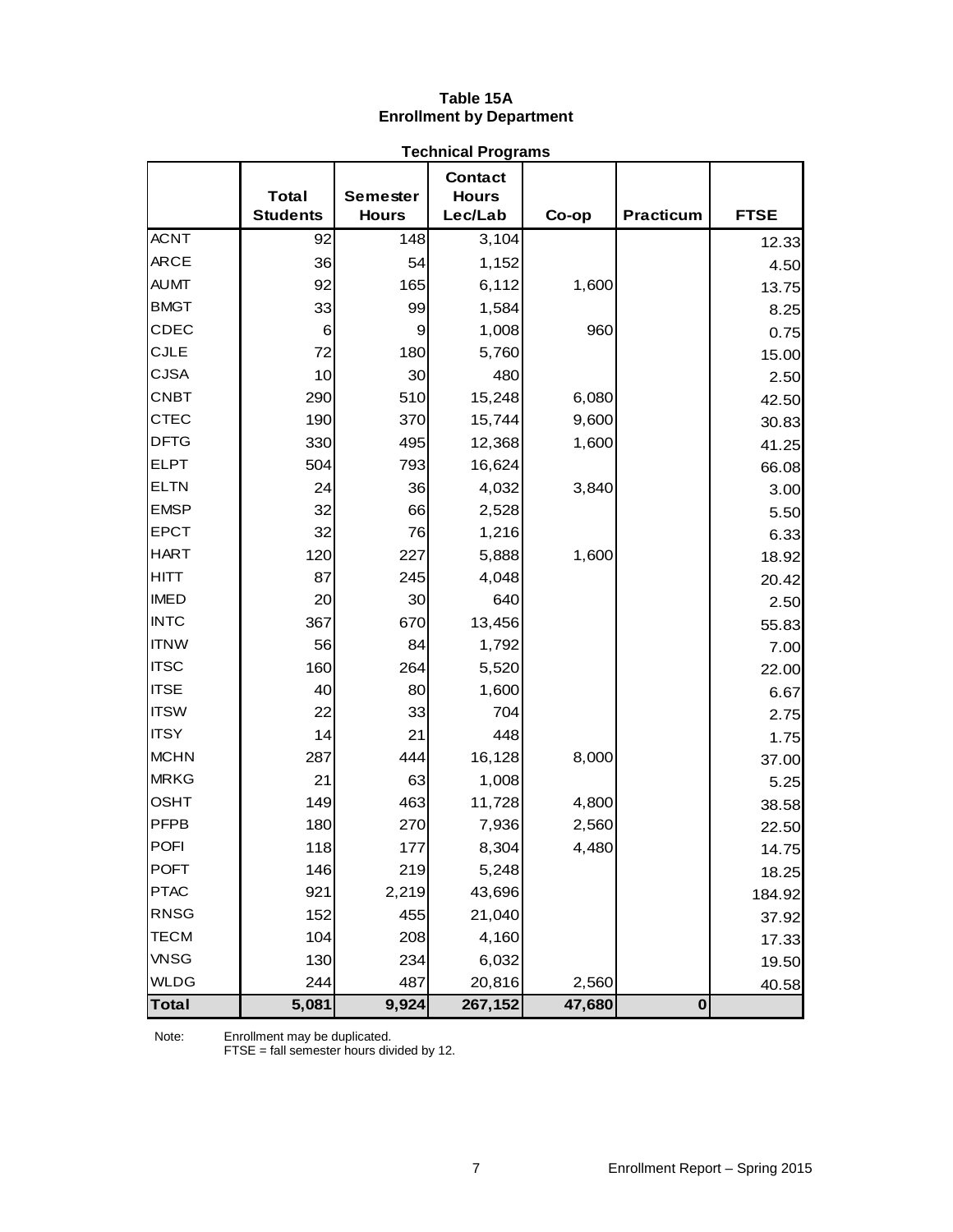# **Table 15B Enrollment by Department**

|                | <b>Academic Programs</b>        |                          |                                           |          |                  |             |  |  |
|----------------|---------------------------------|--------------------------|-------------------------------------------|----------|------------------|-------------|--|--|
|                | <b>Total</b><br><b>Students</b> | Semester<br><b>Hours</b> | <b>Contact</b><br><b>Hours</b><br>Lec/Lab | Co-op    | <b>Practicum</b> | <b>FTSE</b> |  |  |
| <b>ACCT</b>    | 100                             | 200                      | 3,200                                     |          |                  | 16.67       |  |  |
| <b>ARTS</b>    | 287                             | 669                      | 13,776                                    |          |                  | 55.75       |  |  |
| <b>BCIS</b>    | 354                             | 708                      | 14,176                                    |          |                  | 59.00       |  |  |
| <b>BIOL</b>    | 862                             | 1,762                    | 41,376                                    |          |                  | 146.83      |  |  |
| <b>BUSI</b>    | 28                              | 84                       | 1,344                                     |          |                  | 7.00        |  |  |
| <b>CHEM</b>    | 413                             | 833                      | 19,216                                    |          |                  | 69.42       |  |  |
| CRIJ           | 73                              | 219                      | 3,504                                     |          |                  | 18.25       |  |  |
| <b>DRAM</b>    | 33                              | 61                       | 1,840                                     |          |                  | 5.08        |  |  |
| <b>ECON</b>    | 91                              | 273                      | 4,368                                     |          |                  | 22.75       |  |  |
| <b>EDUC</b>    | 46                              | 69                       | 1,472                                     |          |                  | 5.75        |  |  |
| <b>ENGL</b>    | 817                             | 2,351                    | 38,496                                    |          |                  | 195.92      |  |  |
| <b>ENVR</b>    | 75                              | 149                      | 3,600                                     |          |                  | 12.42       |  |  |
| <b>GOVT</b>    | 480                             | 1,440                    | 23,040                                    |          |                  | 120.00      |  |  |
| <b>HIST</b>    | 559                             | 1,677                    | 26,832                                    |          |                  | 139.75      |  |  |
| <b>HUMA</b>    | 230                             | 690                      | 11,040                                    |          |                  | 57.50       |  |  |
| <b>MATH</b>    | 1,137                           | 2,771                    | 49,924                                    |          |                  | 230.92      |  |  |
| <b>MHSM</b>    | 66                              | 198                      | 3,168                                     |          |                  | 16.50       |  |  |
| <b>MUAP</b>    | 21                              | 21                       | 336                                       |          |                  | 1.75        |  |  |
| <b>MUEN</b>    | 43                              | 43                       | 2,432                                     |          |                  | 3.58        |  |  |
| <b>MUSI</b>    | 161                             | 423                      | 7,056                                     |          |                  | 35.25       |  |  |
| <b>PHYS</b>    | 91                              | 181                      | 4,368                                     |          |                  | 15.08       |  |  |
| <b>PSYC</b>    | 887                             | 2,661                    | 42,576                                    |          |                  | 221.75      |  |  |
| SOCI           | 144                             | 432                      | 6,912                                     |          |                  | 36.00       |  |  |
| <b>SPAN</b>    | 42                              | 96                       | 1,776                                     |          |                  | 8.00        |  |  |
| <b>SPCH</b>    | 293                             | 879                      | 14,064                                    |          |                  | 73.25       |  |  |
| <b>TECA</b>    | 64                              | 123                      | 2,336                                     |          |                  | 10.25       |  |  |
| <b>TMGT</b>    | 272                             | 816                      | 13,056                                    |          |                  | 68.00       |  |  |
| <b>Total</b>   | 7,669                           | 19,829                   | 355,284                                   | $\bf{0}$ | $\bf{0}$         |             |  |  |
| Grand<br>Total | 12,750                          | 29,753                   | 622,436                                   | 47,680   | $\bf{0}$         |             |  |  |

Note: Enrollment may be duplicated.

FTSE = fall semester hours divided by 12.